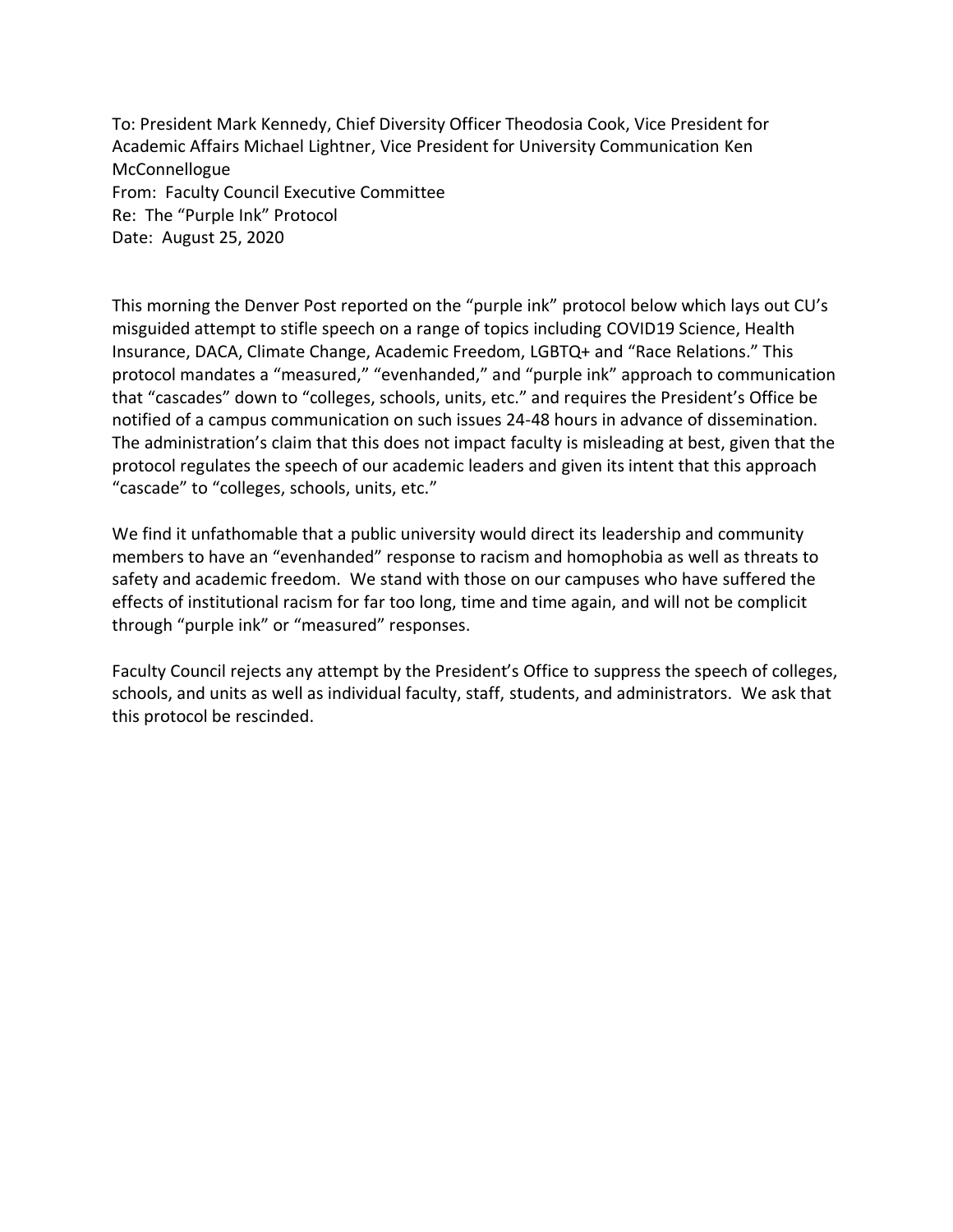## Shared Communication Protocol Updated 7.21.20

The Office of the President and the Chancellors will collaborate where appropriate to work toward communications that are coordinated (recognizing that individual campuses have their own imperatives) and evenhanded, particularly those on sensitive political topics. The upcoming election will magnify many issues. While recognizing that the president and chancellors have myriad audiences, and that some issues require strong leadership stands, the goal is for measured communications that avoid partisan language and/or overt editorializing.

The system vice president for communication and campus vice chancellors for communications/media relations, as well as respective executive writers, have met to share a common understanding on the approach. The campus vice chancellors will cascade awareness and the approach to colleges, schools, units, etc. The intent is to collaborate on sensitive communications in as timely a way as possible, understanding that many communication issues are fast-moving. One goal is to not surprise the regents on communications. In general, the approach will be:

- Any campus communication on what may be deemed a sensitive topic will be shared with the President's Office 24-48 hours in advance of its release (while recognizing that some emerging issues do not allow for those lead times).
- The President's Office will immediately (in advance of distribution) share with the Regents selected communications.
- Regents will not be asked to edit communications.
- University administration will improve its efforts to anticipate and notify the Board on hot button issues, rulings or upcoming events that may require a statement (DACA, Title IX, etc.)
- The administration will work with the legal team to create a calendar to anticipate issues in advance, (i.e., DACA, Title IX court rulings), so that we are better prepared.
- Because of the make-up our state and our Board of Regents, the administration should "write in purple ink, not blue or red when drafting statements on potentially controversial issues – we are not looking to make political statements, but we want to stand up for what is best for our faculty, staff and students.
- The administration will take stands on issues that are aligned with our mission.
- In addition to alerting the Board to potential stories that may appear in the main stream media, the administration will improve its efforts to alert the Board on issues trending on social media that directly impact CU. This may cause us to alert the board immediately to an issue affecting CU, but a response or statement may need to soon follow.
- System/campus communicators will refine social media monitoring to provide more timely warning about trending and/or controversial issues.
- Topics that require heightened attention include, but are not limited to: